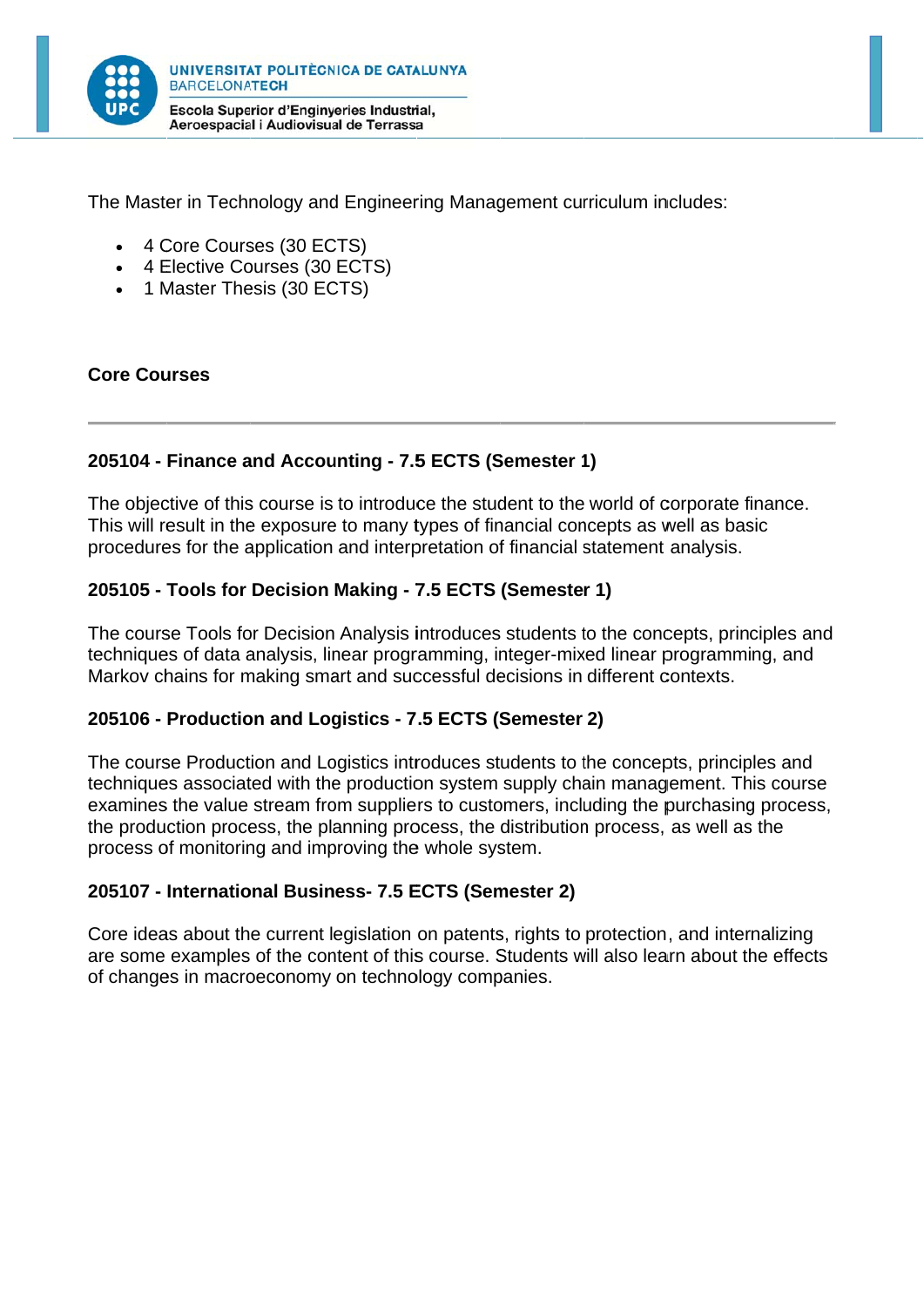

Aeroespacial i Audiovisual de Terrassa

#### **Elective Courses**

## 205108 - Asset and Facility Management - 7.5 ECTS (Semester 1)

The course Asset and Facility Management introduces students to the concepts, principles and techniques of Real state and Industrial Planning, Facility Planning and Management for industries. Energy management for industrial plants and other asset management and technologies for improving the management of Asset and Facilities in industrial buildings.

# 205109 - Information Technologies & Data Analysis - 7.5 ECTS (Semester 1)

The Information Technologies & Data Analysis course introduces the students into the concepts, principles and technologies associated with the Information and Communication Technologies to manage corporative data and the Data Analytics techniques to analyze sets of Big Data. The course is planned to follow the natural flow of data beginning with the data source, data modelling, information system design and management, data retrieval. big data analysis and decision support techniques with predictive models.

# 205110 - Game Theory - 7.5 ECTS (Semester 1)

The course introduces the aim and methodology of Game Theory, a branch of Operations Research devoted to the analysis of conflicts of interest. The convenience of applying game theory to solve decision-making problems in engineering management is illustrated by means of a variety of examples of this and other fields of knowledge.

# 205111 - Strategy and Marketing - 7.5 ECTS (Semester 2)

The objective of this course is to introduce how to assess market opportunities as well as develop and implement corporate and marketing strategies through the learning of theory and practice of strategy and marketing. Materials from a variety of sources and settings will be provided to students.

#### 205112 - Advanced Project Management - 7.5 ECTS (Semester 2)

The course Advanced Project Management aims to introduce students to planning, organizing, securing and managing resources efficiently for the successful completion of specific project goals and objectives. Students will learn to design, manage and monitor international technology and engineering projects.

#### 205113 - Team Management - 7.5 ECTS (Semester 1) Non available temporarily

The course Team Management introduces students to the concepts, principles and techniques of team management. Students will learn how to manage their own resources. such as their time, as well as to develop their interpersonal and group skills (power, motivation, conflict management, leadership, delegation and teamwork).